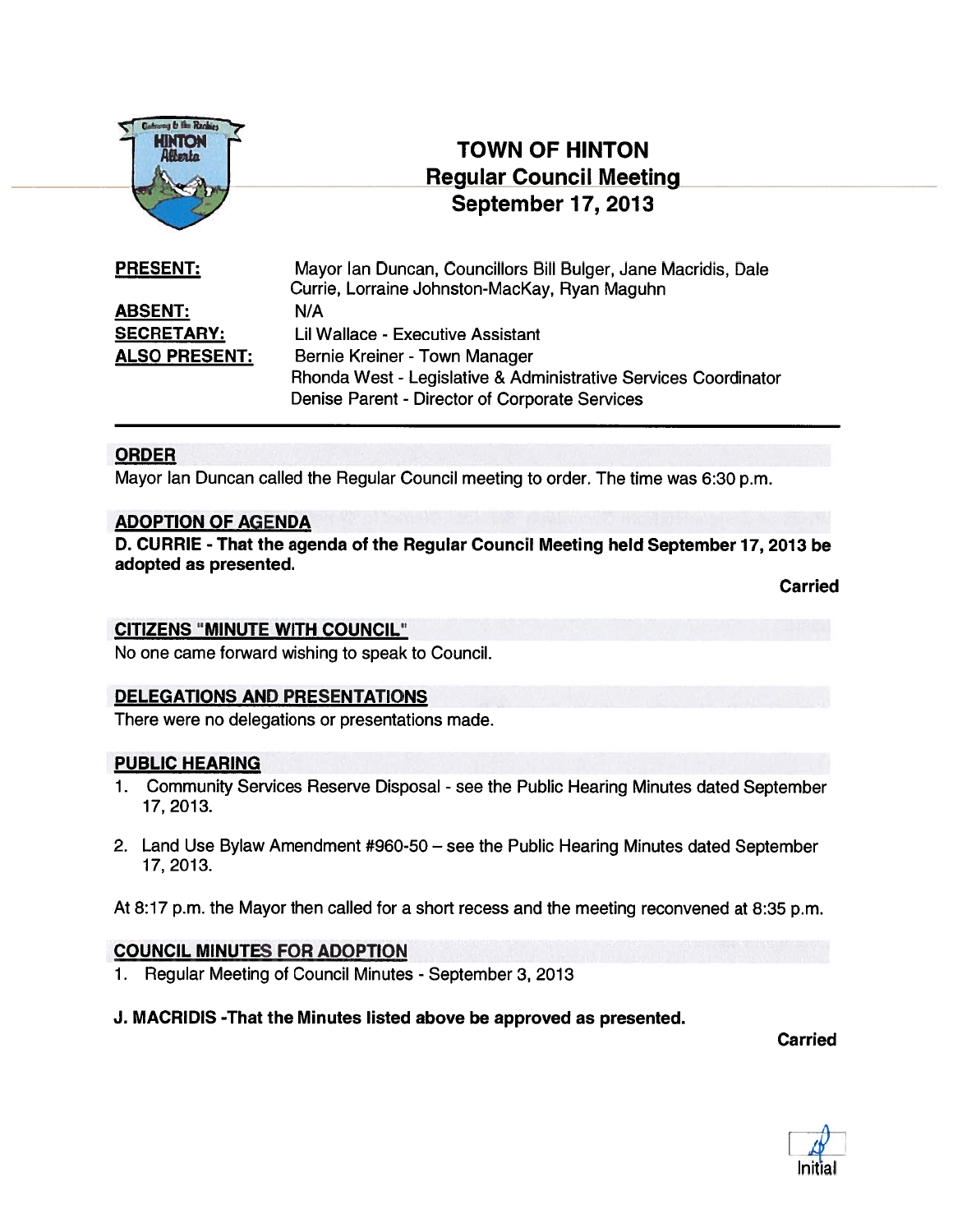# Carried

Carried

**Carried** 

# 2. Land Use Bylaw Amendment 960-50 (234 Baker Street)

R. MAGUHN — Propose amendment to Bylaw 960-50 that the lot described as #234 Baker Street be designated from Community Services District to Direct Control.

Motion Defeated

J. MACRIDIS — That Council extend the time for the Regular Council Meeting beyond 3 hours.

The time was 9:26 p.m.

J. MACRIDIS - That Council give Second Reading to Land Use Bylaw Amendment #960- 50.

B. BULGER - That Council give Third Reading to Land Use Bylaw Amendment #960-50.

3. Inter-Municipal Assessment Review Board/SDAB

R. MAGUHN - That Town Council approve entering into the attached Inter-Municipal Assessment Review Board Amending Agreement with the municipalities of Grande Cache and Jasper.

Carried

J. MACRIDIS -That Council gives First Reading of Bylaw #1057-1.

D. CURRIE - That Council gives Second Reading of Bylaw #1057-1.

ACTION ITEMS

Regular Meeting of Council — September 17, 2013

Town of Hinton

Page | 2

Refer to the Regular Council Meeting Agenda package for 17 Sep 2013 for detailed background information on these decisions.

1. Community Services Reserve Disposal (234 Baker Street) J. MACRIDIS - That Council, by Resolution of Council, proceed with the removal of the

Community Services Reserve designation for <sup>a</sup> portion of Lot 1CSR, Block 4, Plan 822 2515, for the purpose of sale.

B. BULGER - That Council direct land sales proceeds from portions of Lot 1CSR, Block 4, Plan 822 2515 to be allocated to the housing reserve.

Carried

**Carried** 

Carried

Carried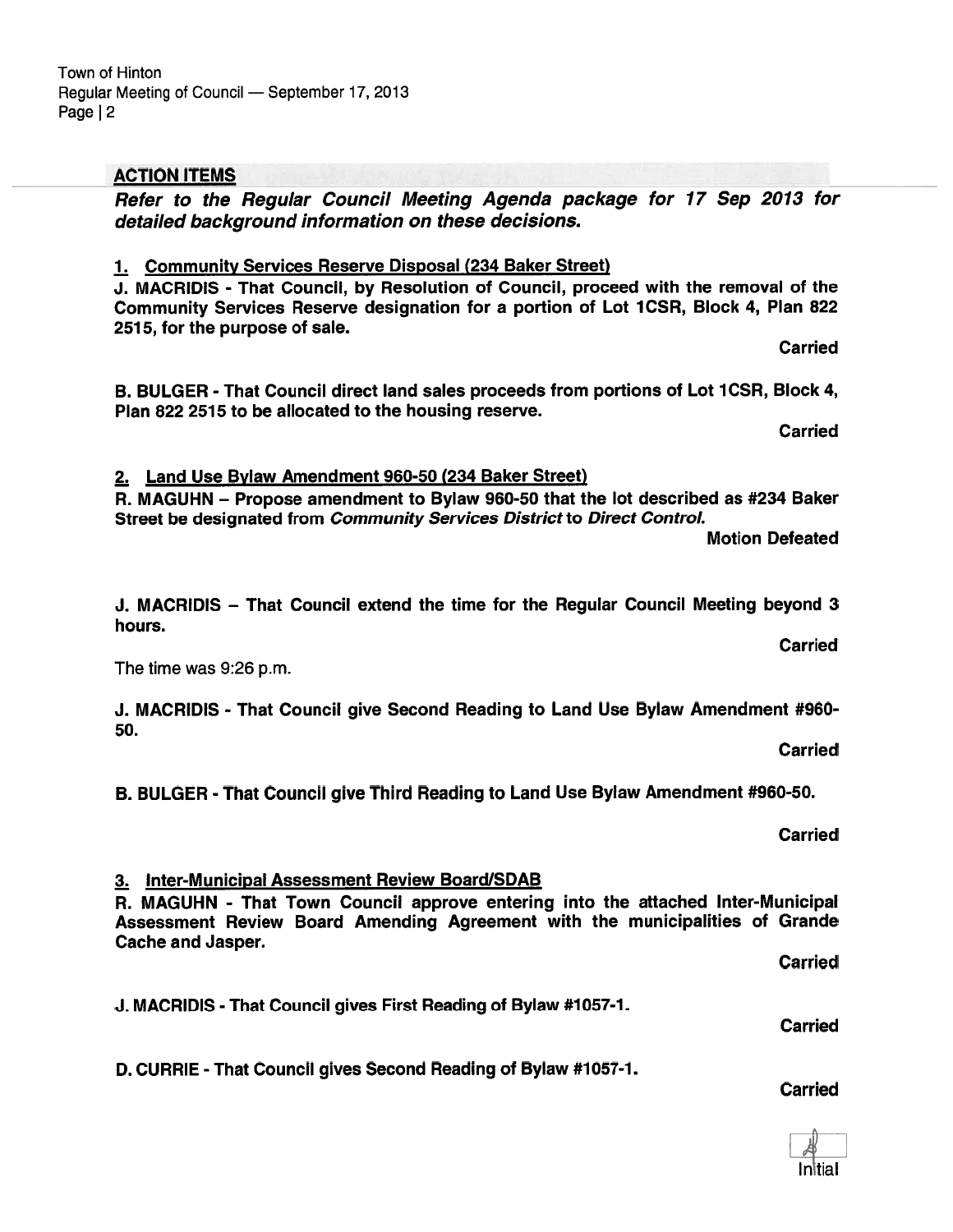#### L. JOHNSTON-MACKAY - That Council provides Unanimous Consent for Third and Final Reading of Bylaw #1057-1.

Carried

B. BULGER - That Council <sup>g</sup>ives Third Reading of Bylaw #1057-1.

Rhonda West read out loud the results of the ballot voting which indicates Loren Graham and Wilf Slavik are appointed to the Inter-Municipal Assessment Review and Subdivision & Development Appeal Board to the <sup>2018</sup> Organizational Meeting.

# 4. False Alarm Bylaw #1074

B. BULGER - That Council gives First Reading of False Alarm Bylaw #1074.

Carried

L. JOHNSTON-MACKAY - That Council gives Second Reading of False Alarm Bylaw #1074.

Carried

D. CURRIE - That Council provides Unanimous Consent for Third Reading of False Alarm Bylaw #1074.

> (Unanimous Consent Not Obtained) Motion Defeated

## 5. Off-Site Levies and Developer Contribution Fees Report

During discussion of this item, Jean Ann Fraser advised council that an open house is proposed for the first week of October, <sup>2013</sup> and notice will be <sup>g</sup>iven by direct invitation to those directly affected; also will advertise in the newspaper.

# B. BULGER - That Council provide First Reading to Bylaw #1090.

Carried

At 10:27 p.m. the Mayor called for <sup>a</sup> short recess and the meeting resumed at 10:32 p.m.

# 6. In-Fill Development Policy

Jean Ann Fraser suggested information on this policy can be included in the off-site levies open house to be scheduled for the first week of October, 2013. She then changed her recommendation to Council due to the conversations and discussions held earlier in the evening.

#### J. MACRIDIS - That Council accept the report for information and direct Administration to present it to the public open house to be held in October, 2013.

Carried

**Carried**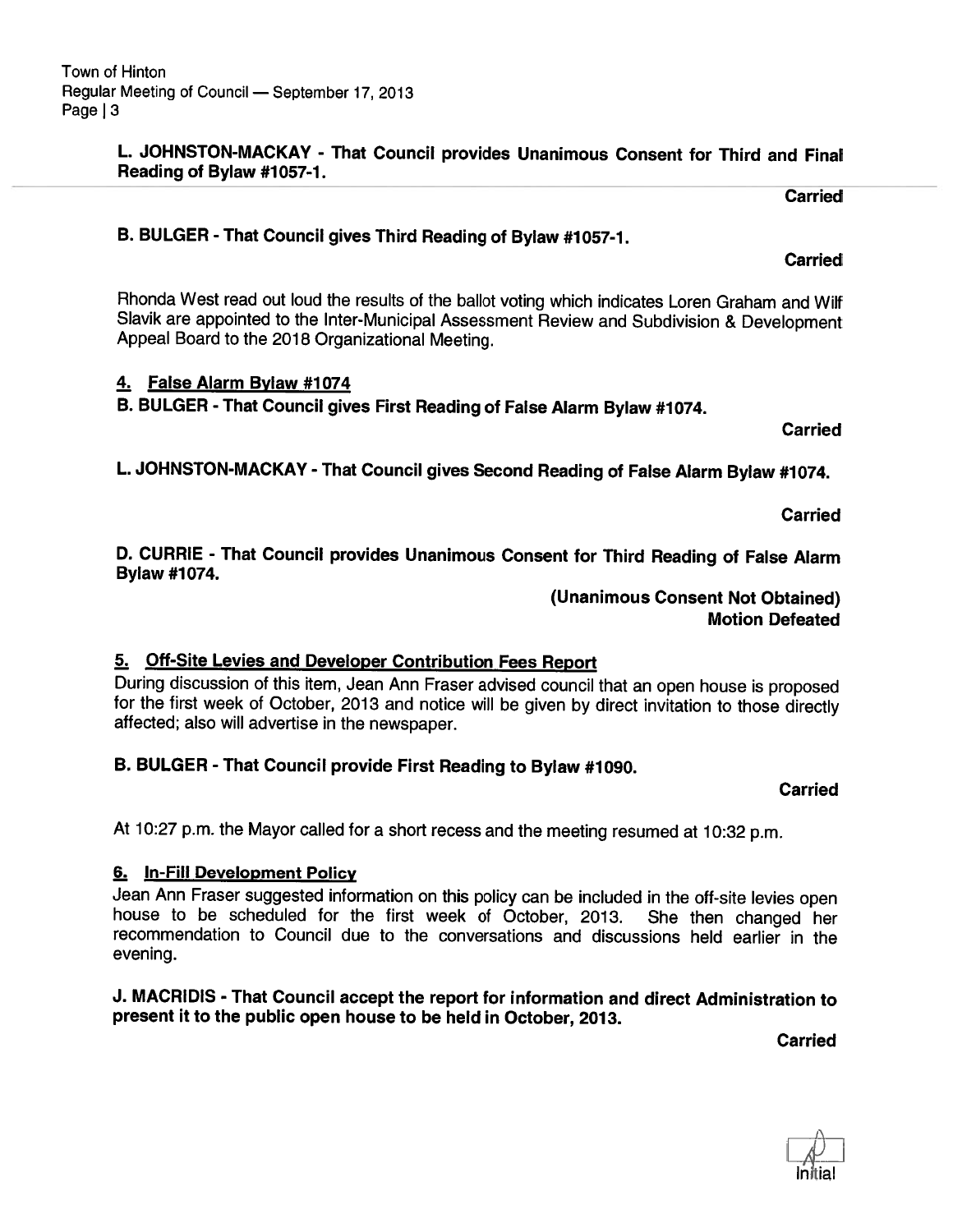Town of Hinton Regular Meeting of Council — September 17, <sup>2013</sup> Page | 4

#### INFORMATION ITEMS

1. Council Information Package #1 - previously circulated September 4, <sup>2013</sup>

2. Council Information Package #2 - previously circulated September 11,2013

Ryan — pac<sup>k</sup> #2 — response letter from Robin Campbell re facility funds extension to 2015.

Bill — draw attention to development statistics for month-end. over 70% from the previous year.

# D. CURRIE - That Council Information Packages #1 and # <sup>2</sup> be accepted for information. **Carried**

#### REPORTS FROM MAYOR, COUNCIL, TOWN MANAGER

# 1. Council Reporting (Training/Conferences/CEAC, Listening Teams, All Other Committees)

#### Councillor Lorraine Johnston-Mackay reported:

 She is attending <sup>a</sup> workshop on behalf of Community Futures and requested approva<sup>l</sup> from council for costs of one night hotel stay, <sup>p</sup>lus the honorarium fee. Community Futures will pay the conference registration cost but will not pay the expenses.

### J. MACRIDIS — To suppor<sup>t</sup> L. Johnston-Mackay's reques<sup>t</sup> for reimbursement of the hotel costs and honourarium costs for attending the upcoming Community Futures workshop. Carried

#### Councillor Johnston-Mackay also reported:

- She attended the Community Futures board meeting in Edson and Yellowhead County and Town of Edson were invited to attend to better understand what Community Futures does;
- Attended the Public Advisory Committee meeting last night and discussed the reduction of odors; West Fraser generating air quality numbers and community can go online to view; there is <sup>a</sup> 4-hr. lag time;
- Chris Strom is environmental supervisor with West Fraser, new to Hinton;
- Public Advisory Committee looking for members; if interested contact West Fraser;
- <sup>A</sup> community initiative led by JoAnn Race for doggy mess <sup>p</sup>ick-up bags at various locations around town; Ken McLeod, Parks Infrastructure Supervisor, is working with her and <sup>3</sup> units will be ordered as <sup>a</sup> <sup>p</sup>ilot project; <sup>p</sup>lastic bag increase in our community will be monitored; has gotten lots of suppor<sup>t</sup> from the community to date; commend her for her initiative coming forward.

### Councillor Jane Macridis reported:

- All four municipalities have approve<sup>d</sup> the new agreemen<sup>t</sup> re West Yellowhead landfill; new agreemen<sup>t</sup> includes changes to mission & vision statements and includes Jasper; celebration to be held October 9 at the landfill between 1:30 and 4:00 pm. This will be the official signing of the agreement. come on out and support;
- Attended Hinton Policing Committee meeting along with Dale Currie; S/Sgt Fitzgerald brought reports on annual performance; RCMP have exceeded targeted goals.

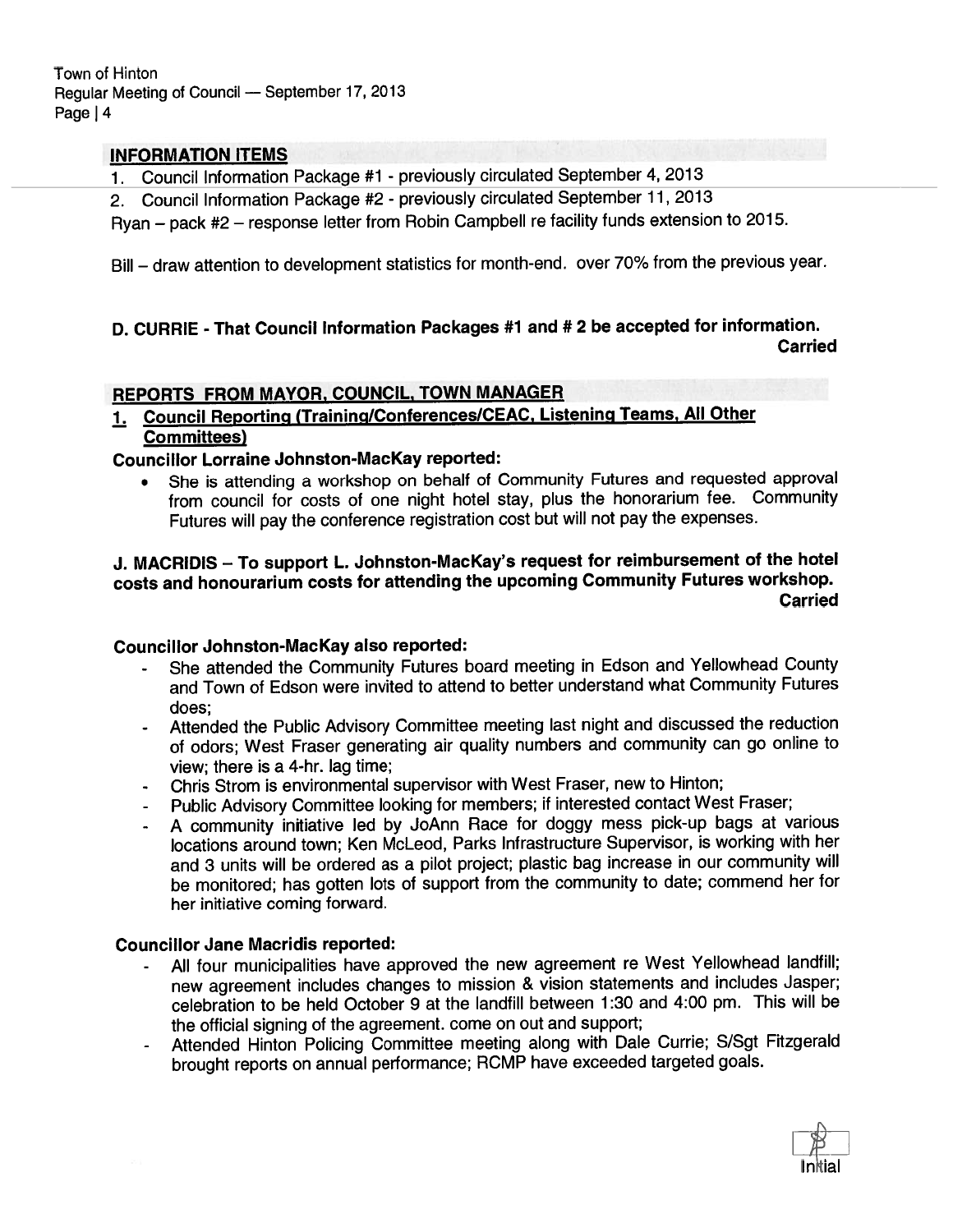# 2. Town Manager Report

# Town Manager Bernie Kreiner reported:

- There is <sup>a</sup> proposal call out for operators for 2014-2018 for downstairs Hinton Centre to maintain that portion of facility; contact Ewa Arsenault (780-865-6024) for more details;
- Shaw Cable will not be providing coverage of council meetings during the election period; town will do self-recording and keep on website;
- Reminder about the September 23, <sup>2013</sup> democracy BBQ at the Government Centre at noon to celebrate Canadian's freedom and democracy;
- Several board vacancies exist, contact Rhonda West (780-8675-6002) for more information;
- -Switzer Drive resurfacing done last week with minimum disruption to traffic flow.

### 3. Land Development Updates — Presented by Jean Anne Fraser

Jean Anne Fraser, Director of Planning & Technical Services, gave council <sup>a</sup> brief update on each of the subdivisions in Hinton currently being developed or worked on.

#### MOVE IN CAMERA

# R. MAGUHN - That the Regular Council meeting move in camera.

#### Carried

Carried

The time was 11:15 p.m. and the Mayor then called <sup>a</sup> recess. At that time Councillor Dale Currie left the meeting as he had to go to work. The meeting reconvened at 11:24 p.m.

# J. MACRIDIS - That Regular Council meeting revert to regular session.

The time was 11:55 p.m.

## ADJOURNMENT

# J. MACRIDIS -That the Regular Meeting of Council adjourn.

The time was 11:56 p.m.

Carried

 $\sqrt{a+1}$ Director of Corporate Services